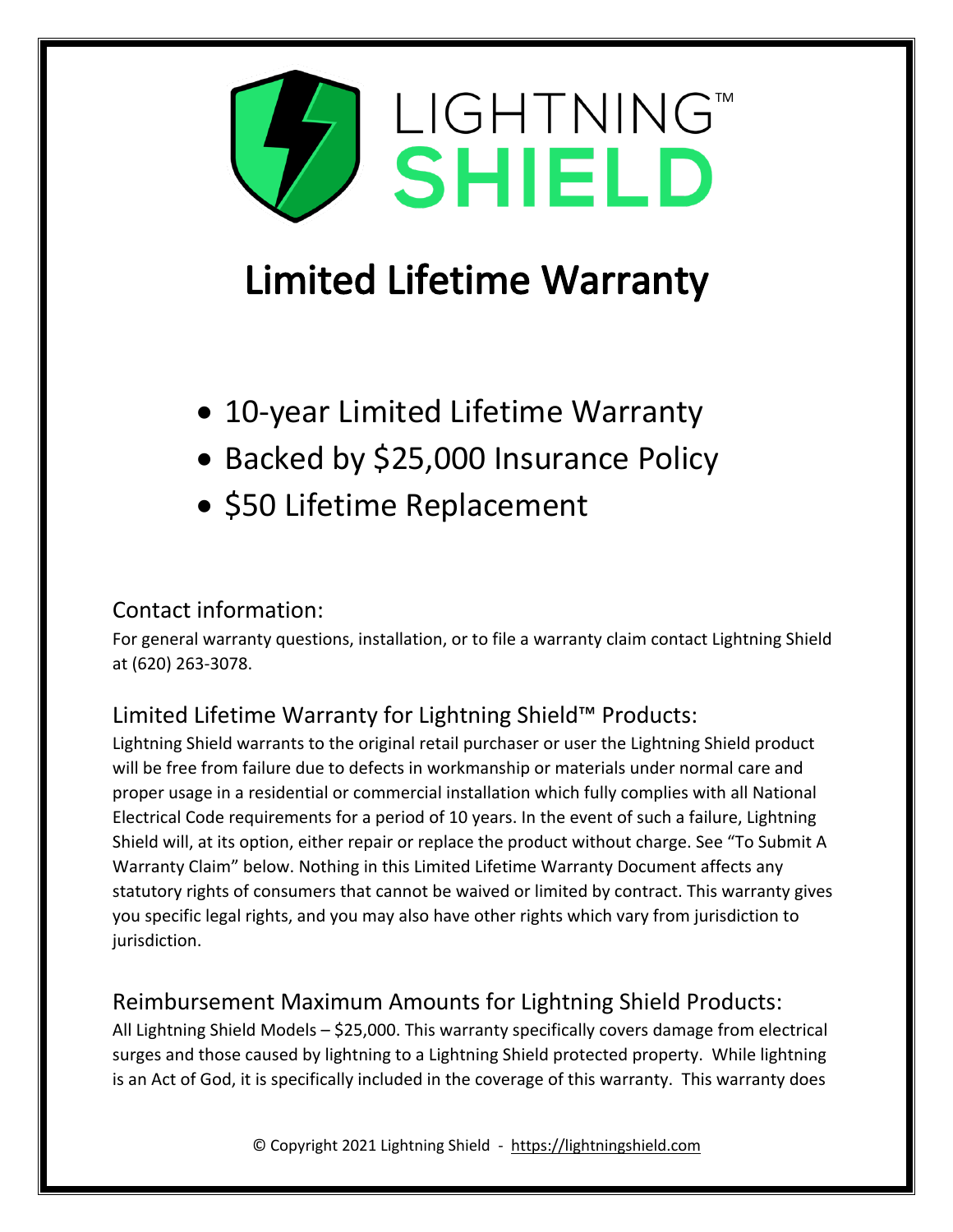not cover failure or damage due to an act of God, normal wear, or improper storage, installation, operation, maintenance, accident, misuse, abuse or negligence of any party other than Lightning Shield. This warranty does not cover reimbursement for labor, transportation, gaining access, removal, installation, temporary power, or any other expenses which may be incurred in connection with repair or replacement of the Unit. In no event shall Lightning Shield be liable for special, consequential, or incidental damages. This limited warranty is the exclusive warranty and replaces all other warranties or conditions, express or implied, including, but not limited to, the implied warranties or conditions of merchantability and fitness for a particular purpose. Some States or jurisdictions do not allow the exclusion of express or implied warranties, so the above exclusion may not apply to you. In that event, such warranties are limited in duration to the limited warranty period. Some States or jurisdictions do not allow limitations on how long an implied warranty lasts or the exclusion or limitation of incidental or consequential damages.

#### To Submit a Warranty Claim:

Contact Lightning Shield at (620) 263-3078. When making a Policy Protection or warranty claim, the following information must be provided initially: 1. Your full name. 2. Complete address including Zip Code (no PO Boxes allowed) and, if different, the address at which the Unit was installed. 3. A copy of the dated sales receipt for each piece of electronics equipment for which a claim is made. 4. A letter explaining the incident that you believe led to the failure. If an insurance claim or any other claim for reimbursement has been made on the electronics equipment that is the subject of a Protection Policy claim, you must provide a copy of all submitted claim information. If an insurance or other claim has not been made, a verification has been made that there is no insurance or electronics equipment warranty coverage available to reimburse for the damage. This Limited Lifetime Warranty shall be governed by the laws of the State of Kansas, USA.

#### This warranty is applicable to models:

LS-SP-120-240 LS-SP-120-240-RL LS-SP-120-240-G LS-D-POE-1G-1P

#### About Lightning Strikes:

If hit by lightning, the Lightning Shield™ will protect your electronic equipment that is plugged in to all grounded wall sockets, but the Unit will sacrifice itself and become inoperable. The Lightning Shield will need to be replaced. Subsequent re-strikes after the first strike may result in damaged equipment and will not be protected under this warranty. If the lights on the Unit are off and the 20 Amp breaker wired to the unit is tripped, do not reset the 20 Amp breaker.